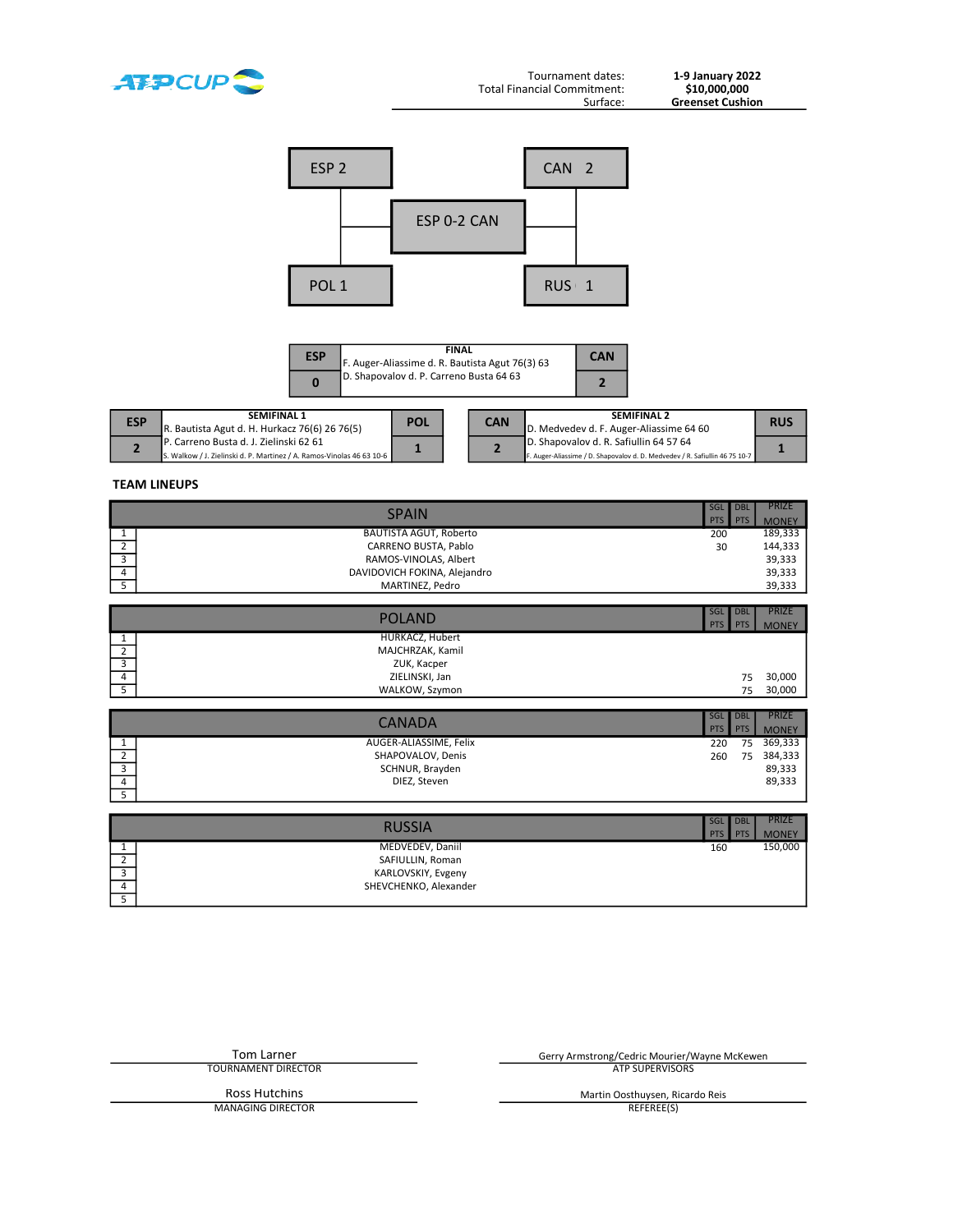

Total Financial Commitment:<br>Surface:

Tournament dates: 1-9 January 2022<br>
10,000,000<br>
\$10,000,000 Greenset Cushion

|                | Sydney<br><b>GROUP A - STANDINGS</b> | <b>ESP</b> | <b>CHI</b> | <b>SRB</b> | <b>NOR</b> | <b>TIES</b><br>W-L | <b>MATCHES</b><br>W-L | <b>SETS</b><br>W-L | <b>SETS</b><br>% | <b>GAMES</b><br>W-L | <b>GAMES</b><br>% |
|----------------|--------------------------------------|------------|------------|------------|------------|--------------------|-----------------------|--------------------|------------------|---------------------|-------------------|
|                | <b>SPAIN</b>                         |            | $3-0$      | $2 - 1$    | 3-0        | 3-0                | $8 - 1$               | $17-3$             | 85.00            | 108-71              | 60.34             |
|                | <b>CHILE</b>                         | $0 - 3$    |            | $2 - 1$    | $2 - 1$    | $2 - 1$            | $4 - 5$               | $10 - 12$          | 45.45            | 86-88               | 49.43             |
|                | <b>SERBIA</b>                        | $1 - 2$    | $1 - 2$    |            | $2 - 1$    | $1 - 2$            | $4 - 5$               | $9 - 12$           | 42.86            | 85-89               | 48.85             |
| $\overline{4}$ | <b>NORWAY</b>                        | $0 - 3$    | $1 - 2$    | $1 - 2$    |            | $0 - 3$            | $2 - 7$               | $5 - 14$           | 26.32            | 75-106              | 41.44             |

### **TIE RESULTS**

| <b>CHILE</b>                            | 0 - 3         | <b>SPAIN</b>                                   |
|-----------------------------------------|---------------|------------------------------------------------|
| Garin. Cristian I                       | 06 36         | Bautista Agut, Roberto                         |
| Tabilo, Alejandro                       | 46 67 (4)     | Carreno Busta, Pablo                           |
| Barrios Vera, Tomas / Tabilo, Alejandro | 67(3) 64 7-10 | Davidovich Fokina. Aleiandro / Martinez. Pedro |

| <b>SERBIA</b>                     |          | <b>NORWAY</b>                    |
|-----------------------------------|----------|----------------------------------|
| Lajovic, Dusan                    | 36 57    | Ruud, Casper                     |
| Krajinovic, Filip                 | 6275     | Durasovic, Viktor                |
| Cacic, Nikola / Krajinovic, Filip | 76(3) 63 | Durasovic. Viktor / Ruud. Casper |

| <b>NORWAY</b>                                | 0 - 3    | <b>SPAIN</b>                                   |
|----------------------------------------------|----------|------------------------------------------------|
| Ruud, Casper                                 | 46 67(4) | Bautista Agut, Roberto                         |
| Durasovic, Viktor                            | 36 36    | Carreno Busta, Pablo                           |
| Hellum-Lilleengen, Lukas / Petrovic, Andreja | 46 16    | Davidovich Fokina, Aleiandro / Martinez, Pedro |

| <b>SERBIA</b>                  |                | <b>CHILE</b>                            |
|--------------------------------|----------------|-----------------------------------------|
| Lajovic, Dusan                 | 64 46 03 Ret'd | <b>IGarin, Cristian</b>                 |
| Krajinovic, Filip              | 64 36 76(5)    | <b>Tabilo. Aleiandro</b>                |
| Cacic, Nikola / Sabanov, Matej | 46 63 7-10     | Barrios Vera, Tomas / Tabilo, Aleiandro |

| <b>NORWAY</b>                      |             | <b>CHILE</b>                            |
|------------------------------------|-------------|-----------------------------------------|
| Ruud, Casper                       | 64 61       | <b>I</b> Garin, Cristian                |
| Durasovic, Viktor                  | 16 76(5) 16 | ITabilo, Alejandro                      |
| Petrovic, Andreja / Rivera, Leyton | 06 46       | Barrios Vera, Tomas / Tabilo, Alejandro |

| <b>SERBIA</b>                   |               | <b>SPAIN</b>                                     |
|---------------------------------|---------------|--------------------------------------------------|
| Lajovic, Dusan                  | 1646          | Bautista Agut, Roberto                           |
| Krajinovic, Filip               | 3646          | Carreno Busta, Pablo                             |
| Cacic. Nikola / Sabanov. Mateil | 67(5) 63 10-5 | <b>I</b> Martinez. Pedro / Ramos-Vinolas. Albert |

|                                                                                           |                   |                          |                                        | <b>ILAM LINEUPS</b>                                                                                                                                                                               |
|-------------------------------------------------------------------------------------------|-------------------|--------------------------|----------------------------------------|---------------------------------------------------------------------------------------------------------------------------------------------------------------------------------------------------|
| <b>SERBIA</b>                                                                             | <b>SGL</b><br>PTS | <b>DBL</b><br><b>PTS</b> | <b>PRIZE</b><br><b>MONEY</b>           | SGL<br><b>DBL</b><br><b>NORWAY</b><br><b>PTS</b><br><b>PTS</b>                                                                                                                                    |
| LAJOVIC, Dusan<br><b>KRAJINOVIC, Filip</b><br>CACIC, Nikola<br>3<br>SABANOV, Matej<br>-5  | 45                | 45<br>90<br>45           | 145,000<br>123,500<br>42,000<br>28,500 | RUUD, Casper<br>125<br>DURASOVIC, Viktor<br>$\overline{2}$<br>HELLUM-LILLEENGEN, Lukas<br>3<br>RIVERA, Leyton<br>4<br>PETROVIC, Andreja<br>5                                                      |
| <b>CHILE</b>                                                                              | <b>SGL</b><br>PTS | <b>DBL</b><br><b>PTS</b> | <b>PRIZE</b><br><b>MONEY</b>           | <b>DBL</b><br>SGL<br><b>SPAIN</b><br><b>PTS</b><br><b>PTS</b>                                                                                                                                     |
| <b>GARIN, Cristian</b><br>TABILO, Alejandro<br><b>BARRIOS VERA, Tomas</b><br>3<br>4<br>-5 | 45<br>20          | 90<br>90                 | 224,500<br>87,000<br>44,500            | <b>BAUTISTA AGUT, Roberto</b><br>215<br>1<br>CARRENO BUSTA, Pablo<br>$\overline{2}$<br>90<br>RAMOS-VINOLAS, Albert<br>3<br>DAVIDOVICH FOKINA, Alejandro<br>90<br>4<br>MARTINEZ, Pedro<br>90<br>5. |
| <b>Tom Larner</b><br>TOURNAMENT DIRECTOR                                                  |                   |                          |                                        | Gerry Armstrong/Cedric Mourier/Wayne McKew<br><b>ATP SUPERVISORS</b>                                                                                                                              |

MANAGING DIRECTOR REFEREE(S)

#### TEAM LINEUPS

| <b>SERBIA</b>       | SGL<br><b>PTS</b> | <b>DBL</b><br>PTS        | <b>PRIZE</b><br><b>MONEY</b> |   | <b>NORWAY</b>                | <b>SGL</b><br><b>PTS</b> | <b>DBL</b><br><b>PTS</b> | <b>PRIZE</b><br><b>MONEY</b> |
|---------------------|-------------------|--------------------------|------------------------------|---|------------------------------|--------------------------|--------------------------|------------------------------|
| LAJOVIC, Dusan      |                   |                          | 145,000                      |   | RUUD, Casper                 | 125                      |                          | 279,000                      |
| KRAJINOVIC, Filip   | 45                | 45                       | 123,500                      |   | DURASOVIC, Viktor            |                          |                          | 15,000                       |
| CACIC, Nikola       |                   | 90                       | 42,000                       | 3 | HELLUM-LILLEENGEN, Lukas     |                          |                          | 5,000                        |
| SABANOV, Matej      |                   | 45                       | 28,500                       | 4 | RIVERA, Leyton               |                          |                          | 5,000                        |
|                     |                   |                          |                              | 5 | PETROVIC, Andreja            |                          |                          | 5,000                        |
|                     |                   |                          |                              |   |                              |                          |                          |                              |
| <b>CHILE</b>        | SGL<br><b>PTS</b> | <b>DBL</b><br><b>PTS</b> | PRIZE<br><b>MONEY</b>        |   | <b>SPAIN</b>                 | <b>SGL</b><br><b>PTS</b> | <b>DBL</b><br><b>PTS</b> | <b>PRIZE</b><br><b>MONEY</b> |
| GARIN, Cristian     | 45                |                          | 224,500                      |   | BAUTISTA AGUT, Roberto       | 215                      |                          | 323,500                      |
| TABILO, Alejandro   | 20                | 90                       | 87,000                       |   | CARRENO BUSTA, Pablo         | 90                       |                          | 255,000                      |
| BARRIOS VERA, Tomas |                   | 90                       | 44,500                       | 3 | <b>RAMOS-VINOLAS, Albert</b> |                          |                          | 45,000                       |

Tom Larner Gerry Armstrong/Cedric Mourier/Wayne McKewen

DAVIDOVICH FOKINA, Alejandro 62,000 MARTINEZ, Pedro 60 100 100 100 57,000

Ross Hutchins Martin Oosthuysen, Ricardo Reis Martin Oosthuysen, Ricardo Reis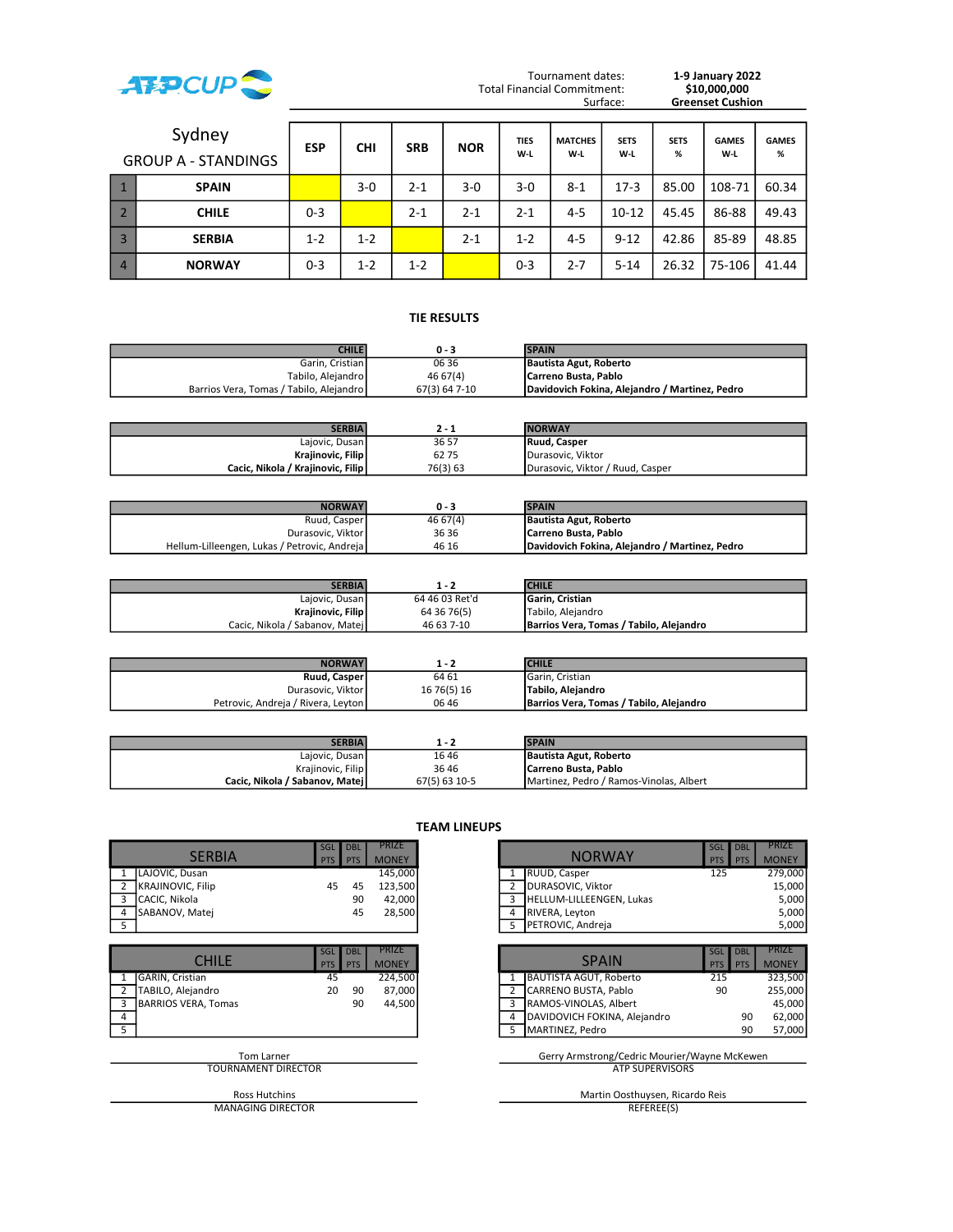

Tournament dates: Total Financial Commitment:<br>Surface:

1-9 January 2022<br>\$10,000,000<br>Greenset Cushion

|                | Sydney<br><b>GROUP B - STANDINGS</b> | <b>RUS</b> | <b>AUS</b> | <b>ITA</b> | <b>FRA</b> | <b>TIES</b><br>W-L | <b>MATCHES</b><br>W-L | <b>SETS</b><br>W-L | <b>SETS</b><br>% | <b>GAMES</b><br>W-L | <b>GAMES</b><br>% |
|----------------|--------------------------------------|------------|------------|------------|------------|--------------------|-----------------------|--------------------|------------------|---------------------|-------------------|
|                | <b>RUSSIA</b>                        |            | $3-0$      | $2 - 1$    | $2 - 1$    | 3-0                | 7-2                   | $15 - 8$           | 65.22            | 1120-107            | 52.86             |
|                | <b>AUSTRALIA</b>                     | $0 - 3$    |            | $2 - 1$    | $2 - 1$    | $2 - 1$            | $4 - 5$               | $9 - 12$           | 42.86            | 96-100              | 48.98             |
|                | <b>ITALY</b>                         | $1 - 2$    | $1 - 2$    |            | $3 - 0$    | $1 - 2$            | $5 - 4$               | $12-9$             | 57.14            | 105-98              | 51.72             |
| $\overline{4}$ | <b>FRANCE</b>                        | $1 - 2$    | $1 - 2$    | $0 - 3$    |            | $0 - 3$            | $2 - 7$               | $8 - 15$           | 34.78            | 106-122             | 46.49             |

### **TIE RESULTS**

| <b>RUSSIA</b>                         | 7 - 1          | <b>FRANCE</b>                             |
|---------------------------------------|----------------|-------------------------------------------|
| Medvedev, Daniil                      | 76(5) 57 67(2) | Humbert. Ugo                              |
| Safiullin, Roman                      | 26 75 63       | Rinderknech, Arthur                       |
| Medvedev. Daniil / Safiullin. Roman l | 64 64          | Martin, Fabrice / Roger-Vasselin, Edouard |

| <b>TALY</b>                          |         | <b>AUSTRALIA</b>            |
|--------------------------------------|---------|-----------------------------|
| Berrettini, Matteo                   | 3667(4) | Ide Minaur. Alex            |
| Sinner, Jannik                       | 61 63   | Purcell. Max                |
| Berrettini, Matteo / Bolelli, Simone | 36 57   | Peers, John / Saville, Luke |

| <b>ITALY</b>                        | 3 - 0         | <b>IFRANCE</b>                            |  |
|-------------------------------------|---------------|-------------------------------------------|--|
| Berrettini, Matteol                 | 64 76(6)      | Humbert, Ugo                              |  |
| Sinner, Jannik                      | 63 76(3)      | Rinderknech, Arthur                       |  |
| Berrettini, Matteo / Sinner, Jannik | 63 67(7) 10-8 | Martin, Fabrice / Roger-Vasselin, Edouard |  |

| <b>RUSSIA</b>                         | 3 - 0         | <b>AUSTRALIA</b>            |
|---------------------------------------|---------------|-----------------------------|
| Medvedev, Daniil                      | 64 62         | Ide Minaur. Alex            |
| Safiullin, Roman                      | 76(6) 64      | Duckworth. James            |
| Medvedev. Daniil / Safiullin. Roman l | 76(7) 36 10-6 | Peers. John / Saville. Luke |

| <b>RUSSIA</b>                       |             | <b>ITALY</b>                        |
|-------------------------------------|-------------|-------------------------------------|
| Medvedev, Daniil                    | 62 67(5) 64 | IBerrettini. Matteo                 |
| Safiullin, Roman                    | 67(6) 36    | <b>Sinner, Jannik</b>               |
| Medvedev, Daniil / Safiullin, Roman | 57 64 10-5  | Berrettini, Matteo / Sinner, Jannik |

| <b>FRANCE</b>                             |             | <b>AUSTRALIA</b>            |
|-------------------------------------------|-------------|-----------------------------|
| Humbert, Ugo                              | 63 67(2) 16 | Ide Minaur. Alex            |
| Rinderknech, Arthur                       | 64 76(6)    | Duckworth, James            |
| Martin, Fabrice / Roger-Vasselin, Edouard | 26 75 9-11  | Peers, John / Saville, Luke |

|                                       |                                                      |                              | .                                                                    |                                               |
|---------------------------------------|------------------------------------------------------|------------------------------|----------------------------------------------------------------------|-----------------------------------------------|
| <b>RUSSIA</b>                         | <b>SGL</b><br><b>DBL</b><br><b>PTS</b><br>PTS        | <b>PRIZE</b><br><b>MONEY</b> | <b>ITALY</b>                                                         | <b>DBL</b><br>SGL<br><b>PTS</b><br><b>PTS</b> |
| MEDVEDEV, Daniil                      | 135<br>135                                           | 364,500                      | <b>BERRETTINI, Matteo</b>                                            | 45                                            |
| SAFIULLIN, Roman<br>2                 | 135<br>75                                            | 123,000                      | SINNER, Jannik<br>2                                                  | 80                                            |
| KARLOVSKIY, Evgeny<br>3               |                                                      | 35,000                       | 3<br>SONEGO, Lorenzo                                                 |                                               |
| SHEVCHENKO, Alexander<br>4            |                                                      | 35,000                       | <b>BOLELLI, Simone</b><br>4                                          |                                               |
| - 5                                   |                                                      |                              | FOGNINI, Fabio<br>5.                                                 |                                               |
| <b>FRANCE</b>                         | <b>SGL</b><br><b>DBL</b><br><b>PTS</b><br><b>PTS</b> | <b>PRIZE</b><br><b>MONEY</b> | <b>AUSTRALIA</b>                                                     | <b>DBL</b><br>SGL<br><b>PTS</b><br><b>PTS</b> |
| HUMBERT, Ugo                          | 90                                                   | 179,500                      | DE MINAUR, Alex                                                      | 135                                           |
| RINDERKNECH, Arthur<br>$\overline{2}$ | 45                                                   | 60,000                       | DUCKWORTH, James<br>$\overline{2}$                                   |                                               |
| ROGER-VASSELIN, Edouard<br>3          |                                                      | 20,000                       | PURCELL, Max<br>3                                                    |                                               |
| MARTIN, Fabrice<br>4                  |                                                      | 15,000                       | PEERS, John<br>4                                                     |                                               |
| 5                                     |                                                      |                              | SAVILLE, Luke<br>5.                                                  |                                               |
| Tom Larner<br>TOURNAMENT DIRECTOR     |                                                      |                              | Gerry Armstrong/Cedric Mourier/Wayne McKew<br><b>ATP SUPERVISORS</b> |                                               |

MANAGING DIRECTOR REFEREE(S)

#### TEAM LINEUPS

|                       | SGL DBL    |            | <b>PRIZE</b> |  |                        | SGL I | <b>DBL</b> | <b>PRIZE</b> |
|-----------------------|------------|------------|--------------|--|------------------------|-------|------------|--------------|
| <b>RUSSIA</b>         | <b>PTS</b> | <b>PTS</b> | <b>MONEY</b> |  | ITALY                  | PTS I | <b>PTS</b> | <b>MONEY</b> |
| MEDVEDEV. Daniil      | 135        | 135        | 364.500      |  | BERRETTINI, Matteo     | 45    | 45         | 253.000      |
| SAFIULLIN, Roman      |            | 75 135     | 123.000      |  | SINNER, Jannik         | 80    | 45         | 268.500      |
| KARLOVSKIY, Evgeny    |            |            | 35,000       |  | SONEGO, Lorenzo        |       |            | 25.000       |
| SHEVCHENKO. Alexander |            |            | 35,000       |  | BOLELLI, Simone        |       |            | 25.000       |
|                       |            |            |              |  | <b>IFOGNINI, Fabio</b> |       |            | 25,000       |

|                         | SGL | DBL        | <b>PRIZE</b> |  |                          | SGL DBL |            | <b>PRIZE</b> |
|-------------------------|-----|------------|--------------|--|--------------------------|---------|------------|--------------|
| <b>FRANCE</b>           | PTS | <b>PTS</b> | <b>MONEY</b> |  | <b>AUSTRALIA</b>         | PTS I   | <b>PTS</b> | <b>MONEY</b> |
| HUMBERT, Ugo            | 90  |            | 179.500      |  | <b>IDE MINAUR, Alex</b>  | 135     |            | 244,000      |
| RINDERKNECH, Arthur     | 45  |            | 60,000       |  | DUCKWORTH, James         |         |            | 56,000       |
| ROGER-VASSELIN, Edouard |     |            | 20,000       |  | <b>PURCELL, Max</b>      |         |            | 27,500       |
| <b>MARTIN, Fabrice</b>  |     |            | 15,000       |  | <b>IPEERS. John</b>      |         | 90         | 57,000       |
|                         |     |            |              |  | 5 <b>I</b> SAVILLE. Luke |         | 90         | 52,000       |
|                         |     |            |              |  |                          |         |            |              |

# Tom Larner Gerry Armstrong/Cedric Mourier/Wayne McKewen

Ross Hutchins Martin Oosthuysen, Ricardo Reis Martin Oosthuysen, Ricardo Reis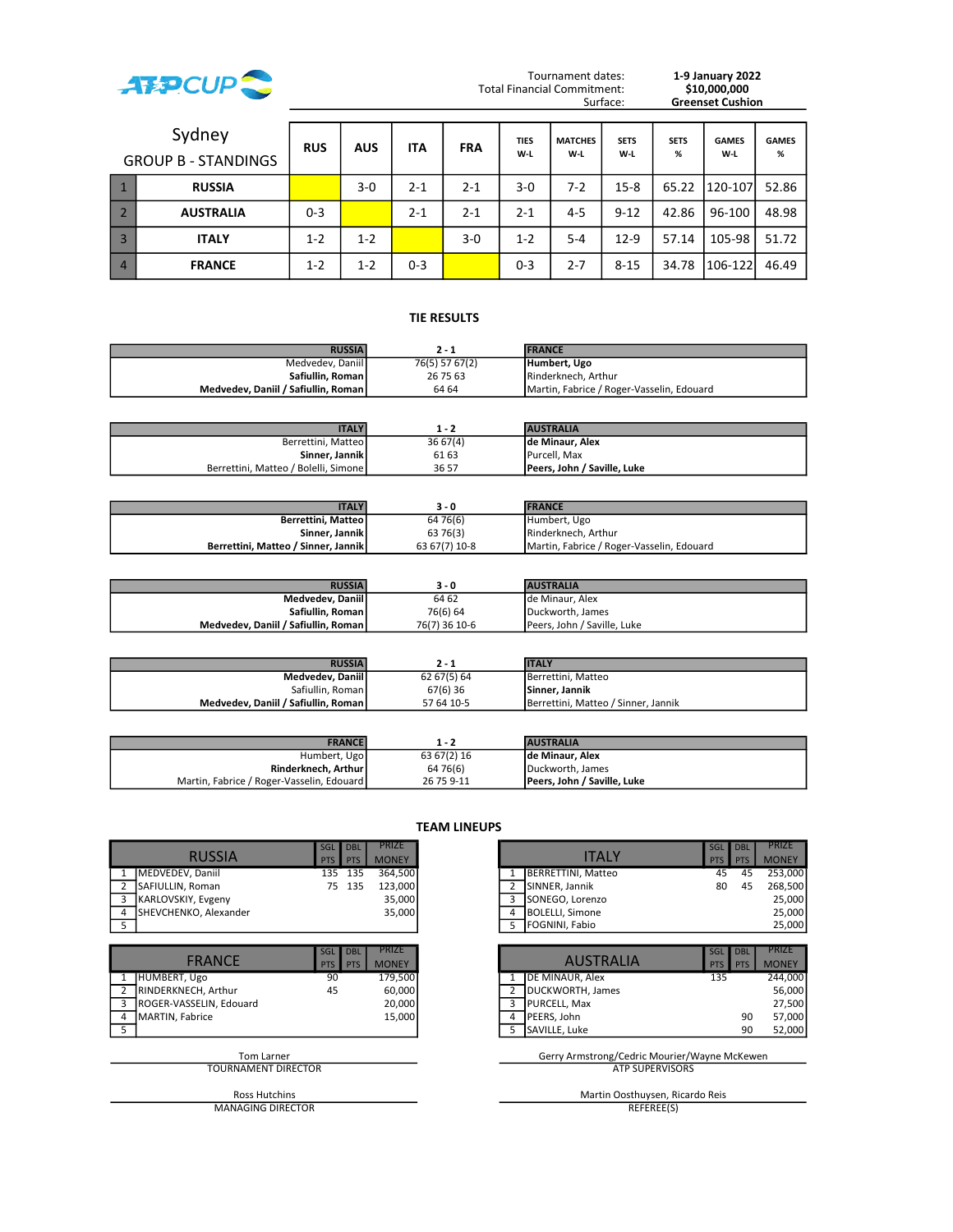

Tournament dates: Total Financial Commitment:<br>Surface:

1-9 January 2022<br>\$10,000,000<br>Greenset Cushion

|                | Sydney<br><b>GROUP C - STANDINGS</b> | <b>CAN</b> | <b>GBR</b> | <b>GER</b> | <b>USA</b> | <b>TIES</b><br>W-L | <b>MATCHES</b><br>W-L | <b>SETS</b><br>W-L | <b>SETS</b><br>% | <b>GAMES</b><br>W-L | <b>GAMES</b><br>% |
|----------------|--------------------------------------|------------|------------|------------|------------|--------------------|-----------------------|--------------------|------------------|---------------------|-------------------|
|                | <b>CANADA</b>                        |            | $2 - 1$    | $2 - 1$    | $0 - 3$    | $2 - 1$            | $4 - 5$               | $9 - 12$           | 42.86            | $1100 - 108$        | 48.08             |
|                | <b>GREAT BRITAIN</b>                 | $1 - 2$    |            | $2 - 1$    | $2 - 1$    | $2 - 1$            | $5 - 4$               | $11-9$             | 55.00            | 97-94               | 50.79             |
| $\overline{3}$ | <b>GERMANY</b>                       | $1 - 2$    | $1 - 2$    |            | $2 - 1$    | $1 - 2$            | $4 - 5$               | $10 - 11$          | 47.62            | 96-108              | 47.06             |
| $\overline{4}$ | <b>USA</b>                           | $3-0$      | $1 - 2$    | $1 - 2$    |            | $1 - 2$            | $5 - 4$               | $12 - 10$          | 54.55            | 1117-100            | 53.92             |

#### **TIE RESULTS**

| <b>CANADA</b>                              | 0 - 3       | <b>IUSA</b>                         |
|--------------------------------------------|-------------|-------------------------------------|
| Auger-Aliassime, Felix                     | 76(6) 46 46 | <b>Fritz, Taylor</b>                |
| Schnur, Brayden                            | 16 36       | lisner. John                        |
| Auger-Aliassime, Felix / Shapovalov, Denis | 4646        | <b>IFritz. Taylor / Isner. John</b> |

| <b>GERMANY</b>                      | 1 - 2    | <b>GREAT BRITAIN</b>          |
|-------------------------------------|----------|-------------------------------|
| Zverev, Alexander                   | 76(2) 61 | Norrie, Cameron               |
| Struff. Jan-Lennard                 | 16 26    | <b>IEvans, Daniel</b>         |
| Krawietz, Kevin / Zverev, Alexander | 36 46    | Evans, Daniel / Murray, Jamie |

| <b>GERMANY</b>               |             | <b>USA</b>                  |
|------------------------------|-------------|-----------------------------|
| Zverev, Alexander            | 64 64       | <b>IFritz. Tavlor</b>       |
| Struff, Jan-Lennard          | 76(7) 46 75 | IIsner. John                |
| Krawietz. Kevin / Puetz. Tim | 06 36       | Fritz, Taylor / Isner, John |

| <b>CANADA</b>                              |          | <b>IGREAT BRITAIN</b>          |
|--------------------------------------------|----------|--------------------------------|
| Auger-Aliassime, Felix                     | 76(4) 63 | Norrie, Cameron                |
| Shapovalov, Denis                          | 46 46    | Evans. Daniel                  |
| Auger-Aliassime, Felix / Shapovalov, Denis | 64 61    | Murray, Jamie / Salisbury, Joe |

| <b>GREAT BRITAIN</b>           |               | <b>USA</b>                          |
|--------------------------------|---------------|-------------------------------------|
| Norrie, Cameron                | 67(4) 63 16   | <b>Fritz, Taylor</b>                |
| Evans, Daniel                  | 64 76 (3)     | Ilsner. John                        |
| Evans. Daniel / Murray. Jamiel | 67(3) 75 10-8 | <b>IFritz. Taylor / Isner. John</b> |

| <b>GERMANY</b>                |             | <b>CANADA</b>                  |
|-------------------------------|-------------|--------------------------------|
| Zverev, Alexander             | 46 64 36    | Auger-Aliassime, Felix         |
| Struff, Jan-Lennard           | 67(5) 64 36 | Shapovalov, Denis              |
| Krawietz. Kevin / Puetz. Timl | 63 64       | Diez. Steven / Schnur. Brayden |

| <b>GERMANY</b>              | <b>SGL</b><br><b>PTS</b> | <b>DBL</b><br><b>PTS</b> | <b>PRIZE</b><br><b>MONEY</b> |                | <b>CANADA</b>                              | <b>DBL</b><br>SGL<br><b>PTS</b><br><b>PTS</b> |
|-----------------------------|--------------------------|--------------------------|------------------------------|----------------|--------------------------------------------|-----------------------------------------------|
| ZVEREV, Alexander           | 140                      |                          | 319,000                      | $\mathbf{1}$   | AUGER-ALIASSIME, Felix                     | 45<br>170                                     |
| STRUFF, Jan-Lennard<br>2    | 60                       |                          | 70,000                       | 2              | SHAPOVALOV, Denis                          | 45<br>30                                      |
| HANFMANN, Yannick<br>3      |                          |                          | 17,500                       | 3              | SCHNUR, Brayden                            |                                               |
| <b>KRAWIETZ, Kevin</b><br>4 |                          | 45                       | 38,500                       | 4              | DIEZ, Steven                               |                                               |
| PUETZ, Tim<br>-5            |                          | 45                       | 38,500                       | 5              |                                            |                                               |
|                             |                          |                          |                              |                |                                            |                                               |
| <b>GREAT BRITAIN</b>        | <b>SGL</b><br>PTS I      | <b>DBL</b><br>PTS        | <b>PRIZE</b><br><b>MONEY</b> |                | <b>USA</b>                                 | <b>DBL</b><br>SGL<br><b>PTS</b><br><b>PTS</b> |
| NORRIE, Cameron             |                          |                          | 180,000                      |                | FRITZ, Taylor                              | 90<br>160                                     |
| <b>EVANS, Daniel</b>        | 170                      | 90                       | 187,000                      | $\overline{2}$ | ISNER, John                                | 90<br>25                                      |
| BROADY, Liam<br>3           |                          |                          | 27,500                       | 3              | NAKASHIMA, Brandon                         |                                               |
| SALISBURY, Joe<br>4         |                          |                          | 40,000                       | 4              | RAM, Rajeev                                |                                               |
| MURRAY, Jamie               |                          | 90                       | 57,000                       | 5.             |                                            |                                               |
| Tom Larner                  |                          |                          |                              |                | Gerry Armstrong/Cedric Mourier/Wayne McKew |                                               |
| <b>TOURNAMENT DIRECTOR</b>  |                          |                          |                              |                | <b>ATP SUPERVISORS</b>                     |                                               |

#### TEAM LINEUPS

|                        | <b>SGL</b>        | <b>DBL</b>               | <b>PRIZE</b>          |                |                        | <b>SGL</b>               | <b>DBL</b>               | <b>PRIZE</b>                 |
|------------------------|-------------------|--------------------------|-----------------------|----------------|------------------------|--------------------------|--------------------------|------------------------------|
| <b>GERMANY</b>         | <b>PTS</b>        | <b>PTS</b>               | <b>MONEY</b>          |                | <b>CANADA</b>          | <b>PTS</b>               | <b>PTS</b>               | <b>MONEY</b>                 |
| ZVEREV, Alexander      | 140               |                          | 319,000               |                | AUGER-ALIASSIME, Felix | 170                      | 45                       | 277,500                      |
| STRUFF, Jan-Lennard    | 60                |                          | 70,000                | 2              | SHAPOVALOV, Denis      | 30                       | 45                       | 180,000                      |
| HANFMANN, Yannick      |                   |                          | 17,500                | 3              | SCHNUR, Brayden        |                          |                          | 27,500                       |
| KRAWIETZ, Kevin        |                   | 45                       | 38,500                | 4              | DIEZ, Steven           |                          |                          | 25,000                       |
| PUETZ, Tim             |                   | 45                       | 38,500                | 5              |                        |                          |                          |                              |
|                        |                   |                          |                       |                |                        |                          |                          |                              |
|                        |                   |                          |                       |                |                        |                          |                          |                              |
| <b>GREAT BRITAIN</b>   | <b>SGL</b><br>PTS | <b>DBL</b><br><b>PTS</b> | PRIZE<br><b>MONEY</b> |                | <b>USA</b>             | <b>SGL</b><br><b>PTS</b> | <b>DBL</b><br><b>PTS</b> | <b>PRIZE</b><br><b>MONEY</b> |
| <b>NORRIE, Cameron</b> |                   |                          | 180,000               |                | FRITZ, Taylor          | 160                      | 90                       | 251,000                      |
| EVANS, Daniel          | 170               | 90                       | 187,000               | $\overline{2}$ | ISNER, John            | 25                       | 90                       | 117,000                      |
| BROADY, Liam           |                   |                          | 27,500                | 3              | NAKASHIMA, Brandon     |                          |                          | 30,000                       |
| SALISBURY, Joe         |                   |                          | 40,000                | 4              | RAM, Rajeev            |                          |                          | 20,000                       |

## Tom Larner Gerry Armstrong/Cedric Mourier/Wayne McKewen

Ross Hutchins Martin Oosthuysen, Ricardo Reis Martin Oosthuysen, Ricardo Reis MANAGING DIRECTOR REFEREE(S)